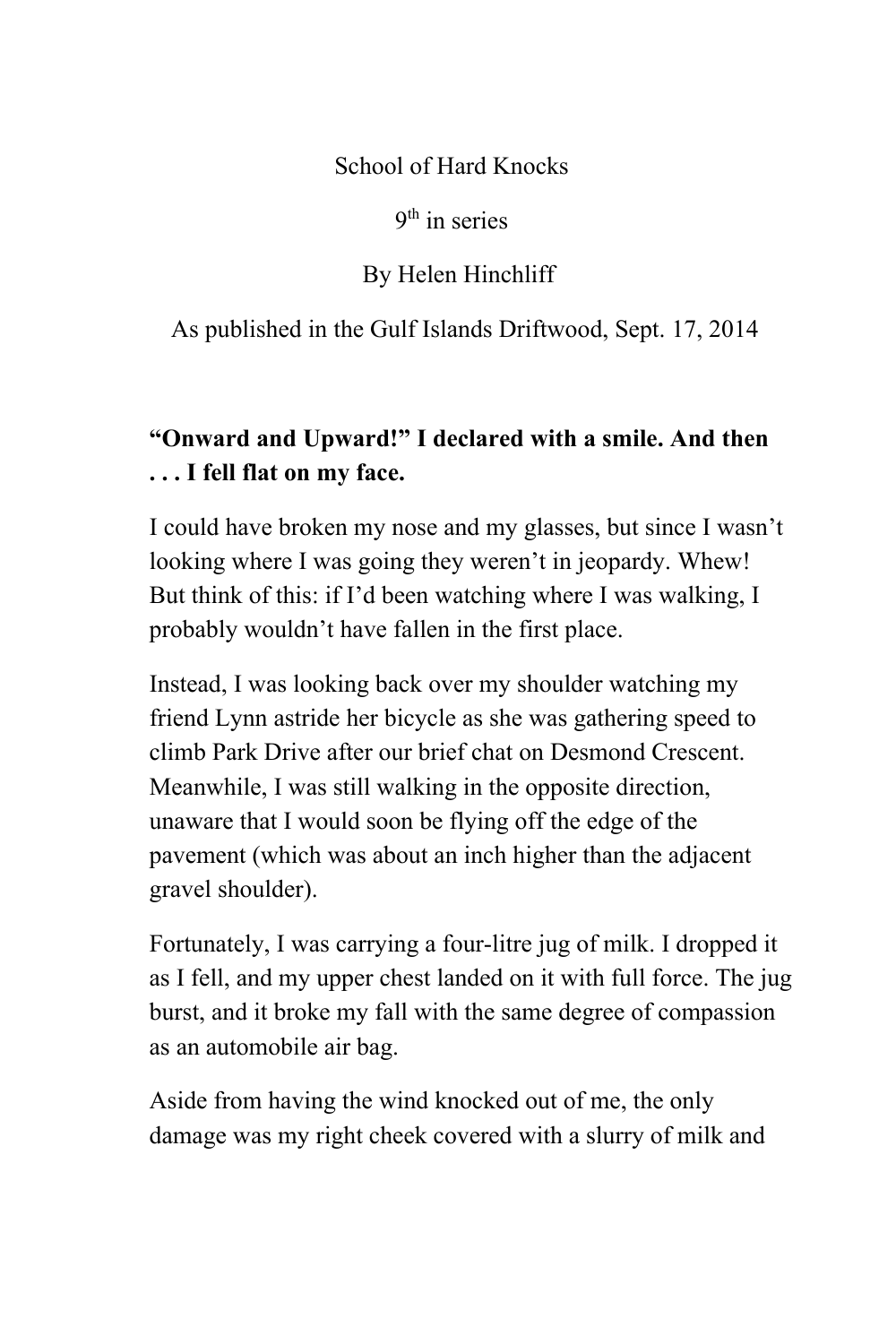grit and a few bruises and scrapes on my hands and knees. Lucky me! It could have been a whole lot worse.

Chances are you also have a tale about some terrible tumble you've taken. That's because the older we get the more likely we are to fall and, if we have osteoporosis, we're quite likely to break a bone.

Orthopedic surgeon, Erica J. Mitchell, in "Don't Let Hip Fractures Kill," reported last year that as many as fifty percent of all women and one third of all men over age 65 will experience a fragility fracture, far more than will have cancer, a heart attack or stroke.

According to the Public Health Agency of Canada (www.publichealth.gc.ca), one of every three seniors will experience a fall in any given year and half of those will fall again. Multiple falls increase our chances of living out our days in a nursing home. Forty percent of admissions to Canadian nursing homes are the result of falling.

It gets worse. We could actually die! And, if by chance, we break our hip when we fall there's a nine percent chance we won't live for another 30 days. According to a study published *The Journal of the American Medical Association* in 2009*,* 300,000 Americans age 65 or older fracture a hip every year. Of those, around 25% will die within 12 months, and "many more will experience significant functional loss."

Not only do all these falls cost us seniors our functionality and even our lives, but they are also costing the Canadian economy an estimated \$2 billion a year!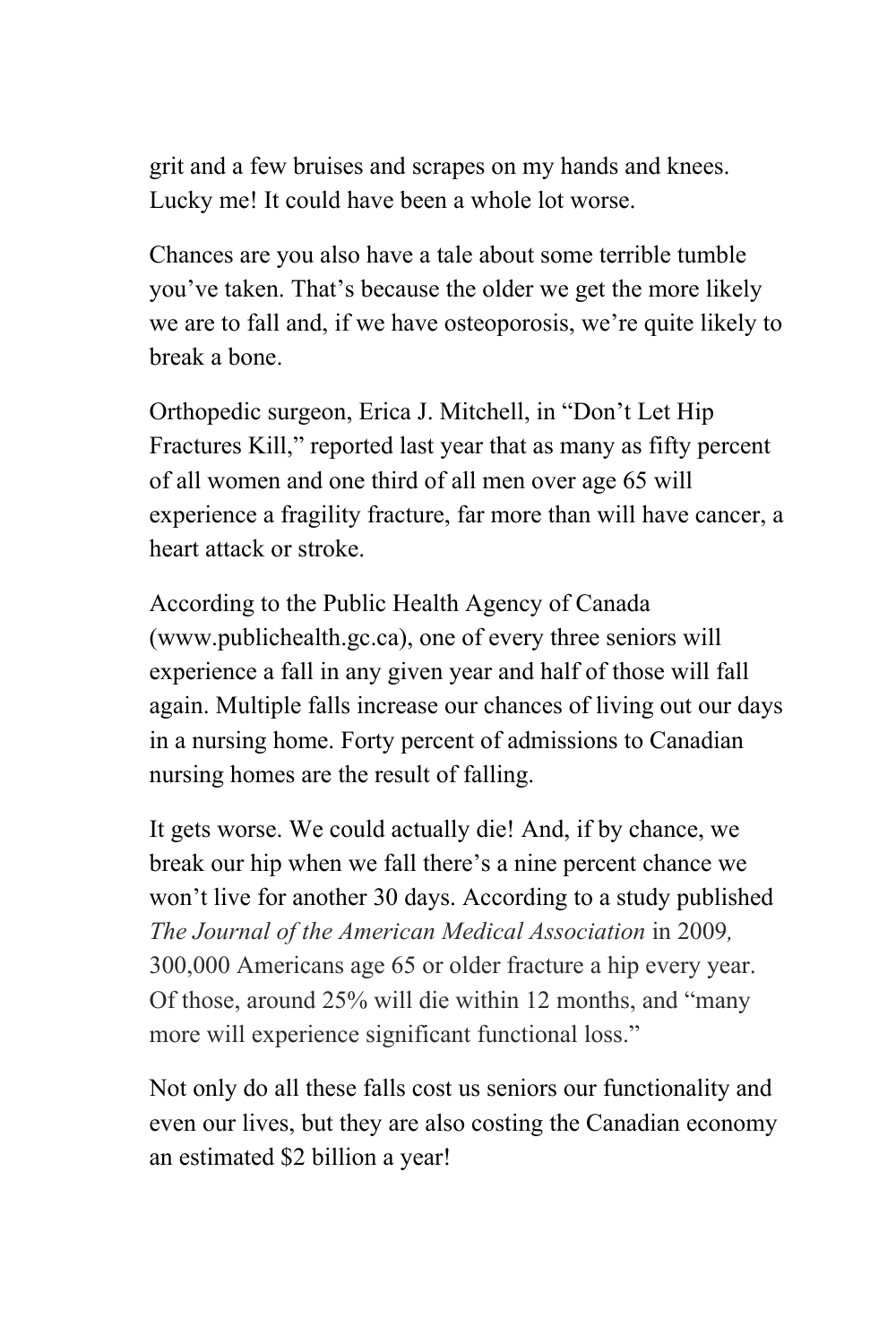So what are we going to do—roll into a ball and take to our beds? If my mother's experience is any guide, that's no solution. Her fear of falling became so intense during the last few weeks of her life just turning her in bed elicited extreme anxiety: "I'm falling! I'm falling!" she'd shriek. Once she grabbed my arm so tightly her finger nails broke my skin.

We need to reduce our chances of falling and can be proactive in a number of ways:

- Let's start by paying more attention to where we are walking. Personal injury attorneys report that 60 % of "slip, trip, and fall accidents" involve uneven pavement. I could have sued BC Highways, I suppose, but maybe I was also at fault because I wasn't watching where I was walking.
- Let's do something about hazards around the house and yard. The BC Ministry of Health website has a wonderful Home Safety Checklist that takes us through each room in our house, providing helpful hints about clearing the clutter, providing more light and installing grab bars.
- Let's get strong and stay fit. A regular exercise program can help improve strength, balance, gait, and reflexes. I know that I have often been able to right myself and I think it's due to exercise and practicing my balance.

I could go on and on with this school of hard knocks, but maybe you should start doing your own research. The Internet is chockablock with websites providing information on how to prevent falls. There's a great video at